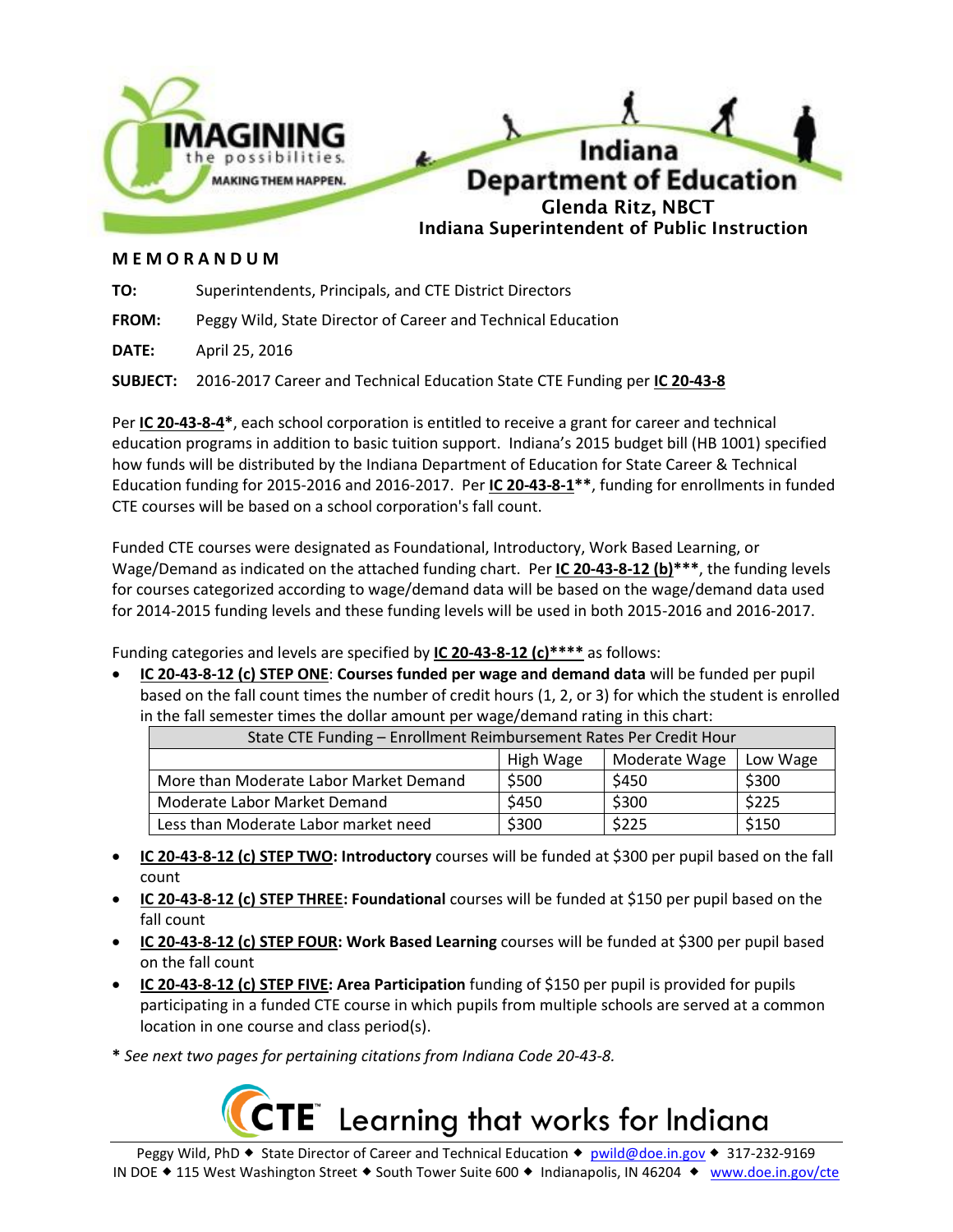### **\*\*IC 20-43-8-1**

### **Date for determination of enrollment**

Sec. 1. Pupil enrollment under this chapter shall be determined at the same time that a school corporation's fall count of ADM is determined.

*As added by P.L.2-2006, SEC.166. Amended by P.L.205-2013, SEC.293.* 

## **\*IC 20-43-8-4**

## **Eligibility; additional grant**

Sec. 4. In addition to the amount a school corporation is entitled to receive in basic tuition support, each school corporation is entitled to receive a grant for career and technical education programs. *As added by P.L.2-2006, SEC.166. Amended by P.L.234-2007, SEC.138; P.L.213-2015, SEC.221.* 

### **IC 20-43-8-12**

### **Determination of career and technical education grant amount**

Sec. 12. (a) This section applies to state fiscal years beginning after June 30, 2015.

**\*\*\***(b) The average wage level to be used in this section is the average wage level that was determined under section 2(b) of this chapter (repealed) and set forth in the 2014 report. The department shall use the 2014 report to determine career and technical education grant amounts in state fiscal year 2015-2016 and in state fiscal year 2016-2017.

**\*\*\*\***(c) A school corporation's career and technical education enrollment grant for a state fiscal year is the sum of the following amounts:

STEP ONE: For each career and technical education program provided by the school corporation:

- (A) the number of credit hours of the program (either one (1) credit, two (2) credits, or three
- (3) credits); multiplied by
- (B) the number of pupils enrolled in the program; multiplied by
- (C) the following applicable amount:

(i) Five hundred dollars (\$500), in the case of a program described in section 5 of this chapter (more than a moderate labor market need) for which the average wage level is a high wage.

(ii) Four hundred fifty dollars (\$450), in the case of a program described in section 5 of this chapter (more than a moderate labor market need) for which the average wage level is a moderate wage.

(iii) Four hundred fifty dollars (\$450), in the case of a program described in section 6 of this chapter (moderate labor market need) for which the average wage level is a high wage.

(iv) Three hundred dollars (\$300), in the case of a program described in section 5 of this chapter (more than a moderate labor market need) for which the average wage level is a less than moderate wage.

(v) Three hundred dollars (\$300), in the case of a program described in section 6 of this chapter (moderate labor market need) for which the average wage level is a moderate wage.

(vi) Three hundred dollars (\$300), in the case of a program described in section 7 of this chapter (less than a moderate labor market need) for which the average wage level is a Indiana Code 2015 high wage.